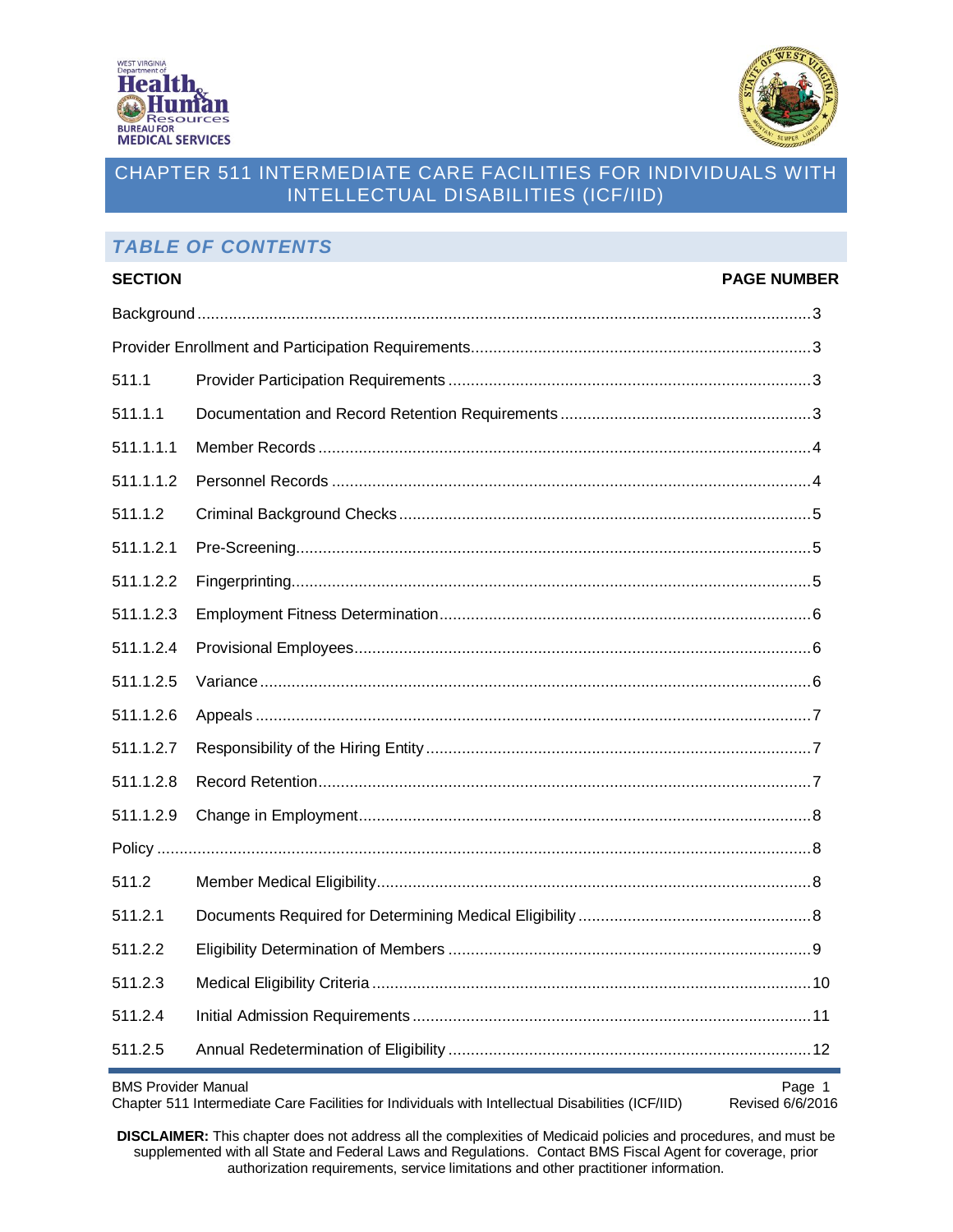



| 511.2.6 |  |
|---------|--|
| 511.2.7 |  |
| 511.2.8 |  |
| 511.3   |  |
| 511.3.1 |  |
| 511.4   |  |
| 511.4.1 |  |
| 511.4.2 |  |
| 511.5   |  |
| 511.6   |  |
|         |  |
|         |  |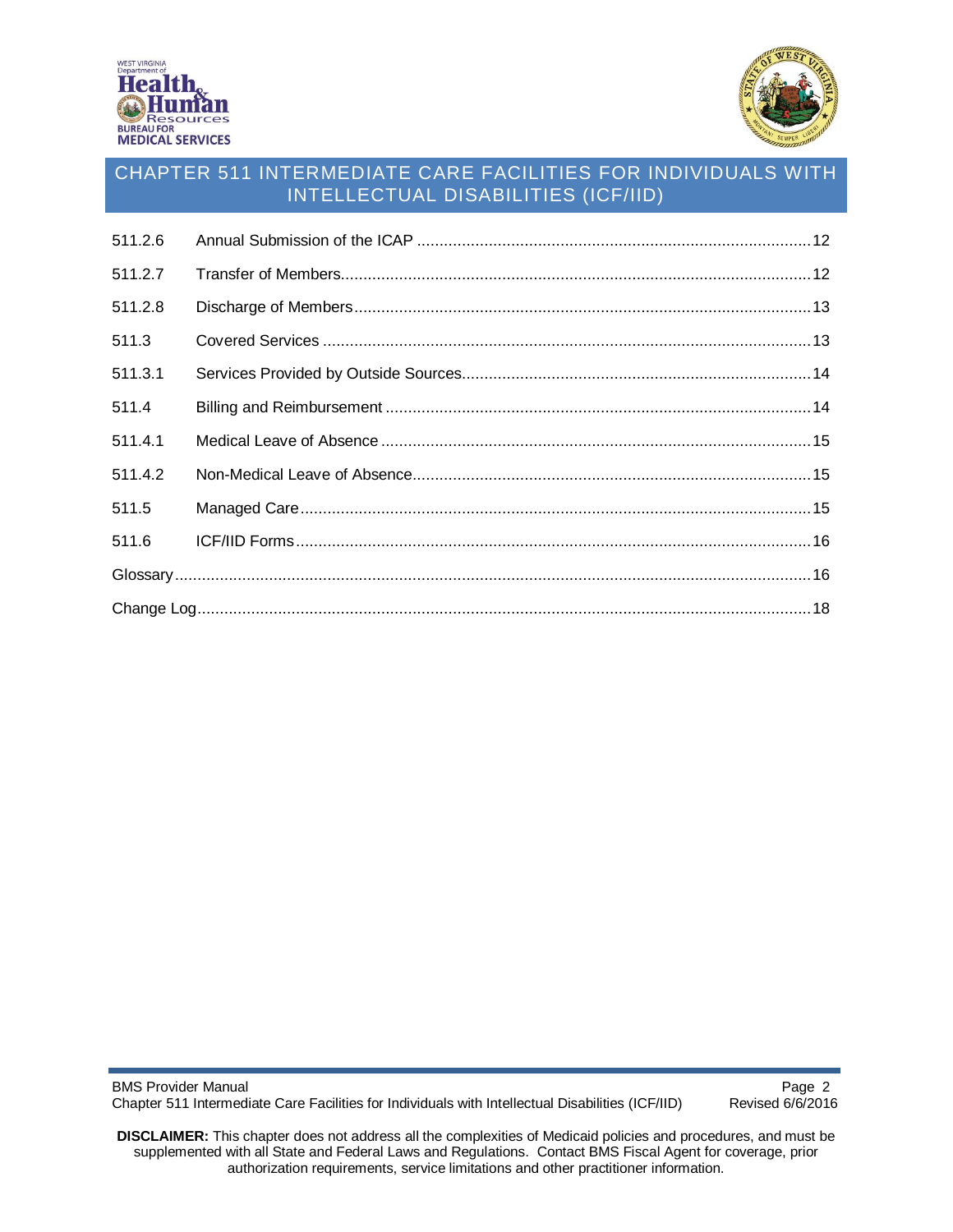



## <span id="page-2-0"></span>*BACKGROUND*

Intermediate Care Facilities for Individuals with Intellectual Disabilities (ICF/IID) are part of the long term care continuum that provides care for individuals with intellectual disabilities and/or related conditions. The services provided are based on each member's needs, which vary according to age and level of intellectual disability and/or developmental disabilities. In order for a facility to participate in the program, it must meet federal and state standards in the areas of member protection, facility staffing, active treatment, member behavior, health care services, physical environment, and dietetic services. ICF/IID services in West Virginia are provided in small facilities throughout the state. Commonly, four to eight members reside in each ICF/IID.

## <span id="page-2-1"></span>*PROVIDER ENROLLMENT AND PARTICIPATION REQUIREMENTS*

# <span id="page-2-2"></span>511.1 PROVIDER PARTICIPATION REQUIREMENTS

In addition to the provider requirements as set forth in *[Chapter 300, Provider Participation](http://www.dhhr.wv.gov/bms/Pages/Manuals.aspx) [Requirements](http://www.dhhr.wv.gov/bms/Pages/Manuals.aspx)*, the ICF/IID provider agencies must:

- Meet and maintain the standards established by the Secretary of the U.S. Department of Health and Human Services (DHHS), and all applicable Federal laws governing the provision of these services. This includes but is not limited to the Code of Federal Regulations (CFR) and [Federal](http://www.cms.gov/Regulations-and-Guidance/Guidance/Manuals/downloads/som107ap_j_intermcare.pdf)  [Survey Procedures and Interpretative Guidelines for ICF/IID.](http://www.cms.gov/Regulations-and-Guidance/Guidance/Manuals/downloads/som107ap_j_intermcare.pdf)
- Be in compliance with all applicable state and local laws and regulations affecting the health and safety of the individuals, including fire prevention, building codes, sanitation, medical practice acts, nurse practice acts, laws governing the procurement, storage, packaging, administration and accounting for drugs and other supplies, laws licensing professional clinical staff; communicable and reportable diseases, postmortem procedures, and all other applicable laws and regulations.
- Be certified by the Department of Health and Human Resources (DHHR) [Office of Health](http://ohflac.wv.gov/)  [Facilities Licensure and Certification,](http://ohflac.wv.gov/) (OHFLAC) as meeting the requirement of an ICF/IID and in compliance with relevant State and Federal Regulations. The ICF/IID must maintain standards necessary for licensure and certification. Reviews will be conducted at a minimum annually by OHFLAC. After completion of a certification survey, OHFLAC will report any deficiencies found during the survey to the ICF/IID provider and to BMS.
- Be responsible for the development and implementation of a plan of correction for any identified deficiency.

## <span id="page-2-3"></span>**511.1.1 Documentation and Record Retention Requirements**

An ICF/IID must comply with the documentation and maintenance of records requirements described in *Chapter 100, [General Administration and Information](http://www.dhhr.wv.gov/bms/Pages/Manuals.aspx)* and *Chapter 300, [Provider Participation](http://www.dhhr.wv.gov/bms/Pages/Manuals.aspx)  [Requirements](http://www.dhhr.wv.gov/bms/Pages/Manuals.aspx)*. In addition to the documentation requirements described in that chapter, the following requirements also apply to payment of ICF/IID services:

BMS Provider Manual<br>Chapter 511 Intermediate Care Facilities for Individuals with Intellectual Disabilities (ICF/IID) Revised 6/6/2016 Chapter 511 Intermediate Care Facilities for Individuals with Intellectual Disabilities (ICF/IID)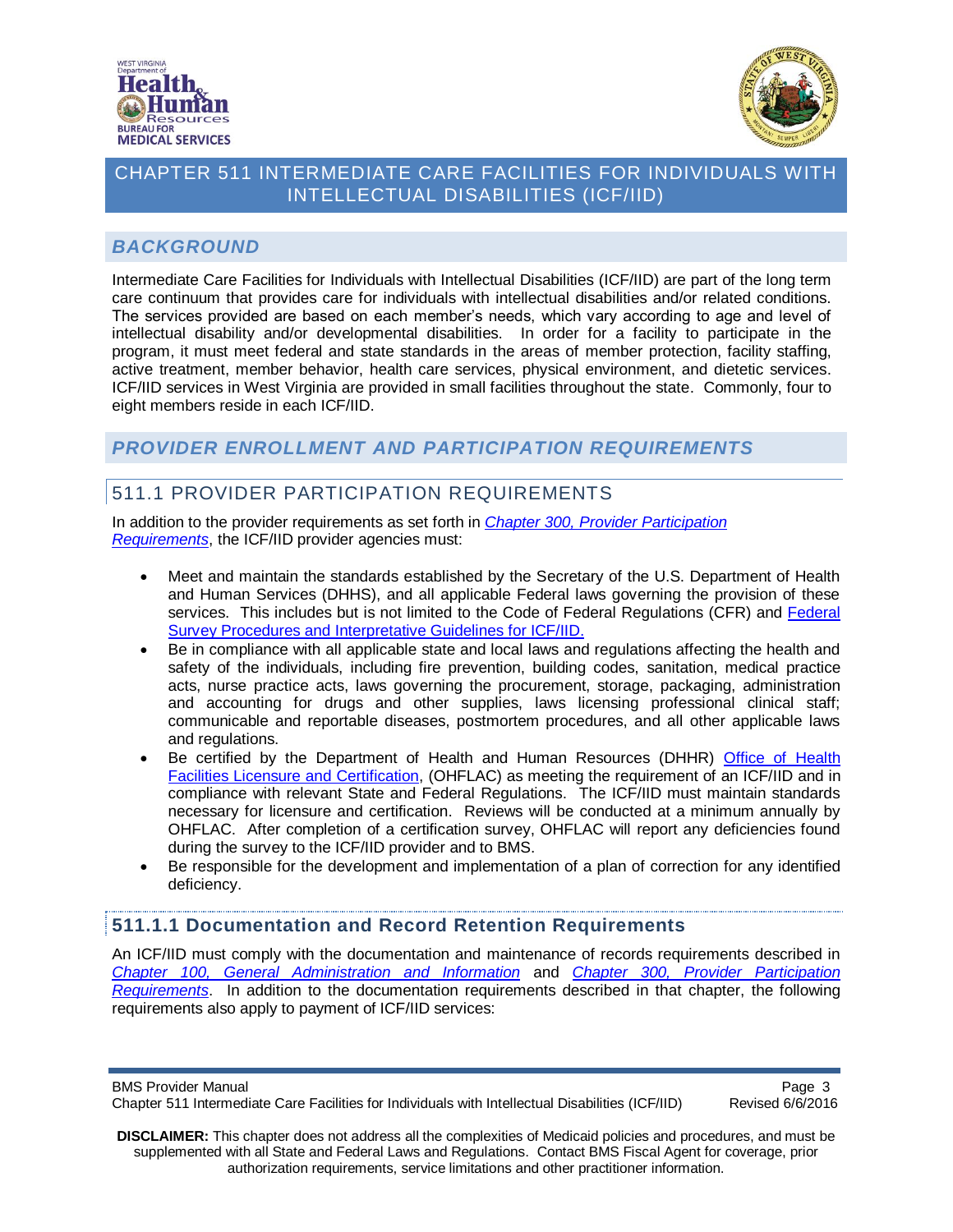



- Maintain all required documentation for at least five years in the provider's file subject to review by authorized OHFLAC personnel, BMS personnel, or contracted agents.
- Ensure that all required documentation is maintained by the provider on behalf of the State of West Virginia and is accessible for State and Federal audits.
- Ensure that all documentation meets standards before the claim is submitted for payment.

## <span id="page-3-0"></span>*511.1.1.1 Member Records*

Each ICF/IID must:

- Develop and implement policies and procedures governing the release of member information, including consents necessary from the member, or parents (if the member is a minor) or legal guardian.
- Develop and maintain a record-keeping system that includes a separate record for each member and documents the member's health care, active treatment, social information, and protection of the member's rights.
- Keep confidential all information contained in the members' records, regardless of the form or storage method of the records.
- Use data relative to accomplishment of the criteria specified in the member's Individual Program Plan objectives to document progress in measurable terms. Data must be collected in the form and frequency required by the plan. Data must accurately reflect the member's actual individual performance.
- Legibly document, date and sign significant events that are related to the member's Individual Program Plan and assessments that contribute to an overall understanding of the member's ongoing level and quality of functioning.
- Maintain required documentation that includes, but is not limited to, the member's functional status, health condition, accomplishments, activities, or needs which affect the Comprehensive Functional Assessment, Individual Program Plan/Individual Service Plan, and Individual Habilitation Plan. It also includes any occurrence(s) inside or outside the ICF/IID which provides information about the member's interactions, responses, progress, or problems beyond the specific parameters of the Individual Program Plan.
- Provide a legend to explain any symbol or abbreviation used in a member's record.
- Provide each identified residential living unit with appropriate aspects of each member's record.
- Keep an up-to-date picture of the member in the record.
- Maintain records so that they comply with HIPAA regulations.

Providers that wish to computerize any of the DD-1 through DD-5 forms utilized by the ICF/IID program may do so, however, all basic components must be included, and the name/number indicated on the form.

## <span id="page-3-1"></span>*511.1.1.2 Personnel Records*

Written job descriptions shall be developed for each category of personnel, to include qualifications, line of authority, and specific duty assignments.

BMS Provider Manual<br>Chapter 511 Intermediate Care Facilities for Individuals with Intellectual Disabilities (ICF/IID) Revised 6/6/2016 Chapter 511 Intermediate Care Facilities for Individuals with Intellectual Disabilities (ICF/IID)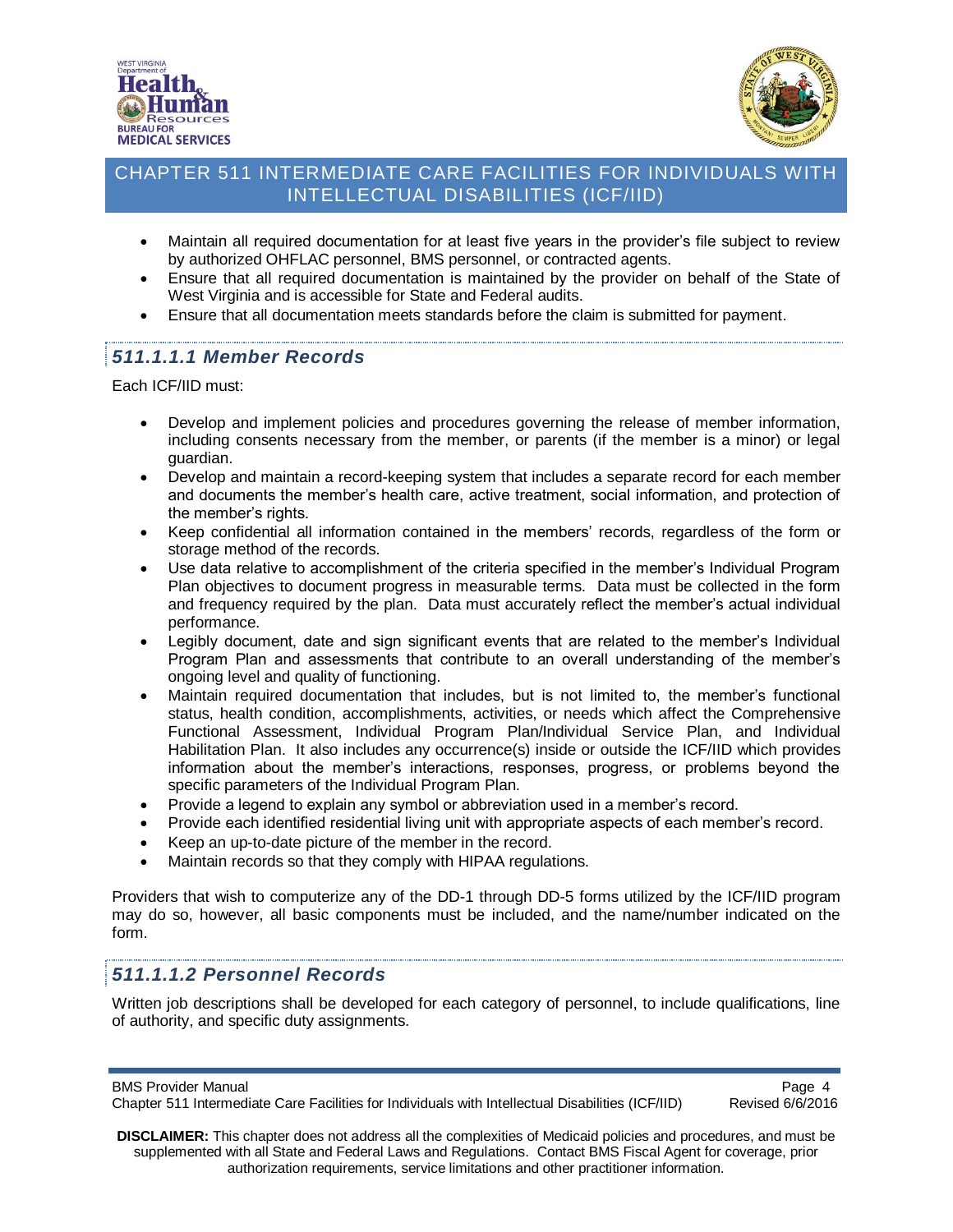



Current employee records shall be maintained and shall include:

- A resume of each employee's training and experience
- Evidence of required licensure, certification and/or registration
- Evidence of education
- Records of in-service training and continuing education, such as but not limited to training in recognizing and reporting abuse and neglect.
- Documentation that staff has received training as needed for their specific position as outlined in Federal Code of Regulations and the [Federal Survey Procedures and Interpretative Guidelines](http://www.cms.gov/Regulations-and-Guidance/Guidance/Manuals/downloads/som107ap_j_intermcare.pdf)  [for ICF/IID.](http://www.cms.gov/Regulations-and-Guidance/Guidance/Manuals/downloads/som107ap_j_intermcare.pdf)
- Documentation that the employee has had a Fingerprint-Based Background Checks as described below.

## <span id="page-4-0"></span>**511.1.2 Criminal Background Checks**

#### <span id="page-4-1"></span>*511.1.2.1 Pre-Screening*

All direct access personnel will be prescreened for negative findings by way of an internet search of registries and licensure databases through the Department's designated website, WV Clearance for Access: Registry & Employment Screening (WV CARES).

"Direct access personnel" is defined as an individual who has direct access by virtue of ownership, employment, engagement, or agreement with a covered provider or covered contractor. Direct access personnel does not include volunteers or students performing irregular or supervised functions, or contractors performing repairs, deliveries, installations or similar services for the covered provider.

If the applicant has a negative finding on any required registry or licensure database, the applicant will be notified, in writing, of such finding. Any applicant with a negative finding on any required registry or licensure database is not eligible to be employed.

Negative findings that would disqualify an applicant in the WV CARES Rule:

- 1. State or federal health and social services program-related crimes;
- 2. Patient abuse or neglect;
- 3. Health care fraud;
- 4. Felony drug crimes;
- 5. Crimes against care-dependent or vulnerable individuals;
- 6. Felony crimes against the person; and
- 7. Felony crimes against property.

## <span id="page-4-2"></span>*511.1.2.2 Fingerprinting*

If the applicant does not have a negative finding in the prescreening process, and the entity or independent health contractor, if applicable, is considering the applicant for employment, the applicant must submit to fingerprinting for a state and federal criminal history record information check and may be employed as a provisional employee not to exceed 60 days subject to the provisions of this policy.

BMS Provider Manual<br>Chapter 511 Intermediate Care Facilities for Individuals with Intellectual Disabilities (ICF/IID) Revised 6/6/2016 Chapter 511 Intermediate Care Facilities for Individuals with Intellectual Disabilities (ICF/IID)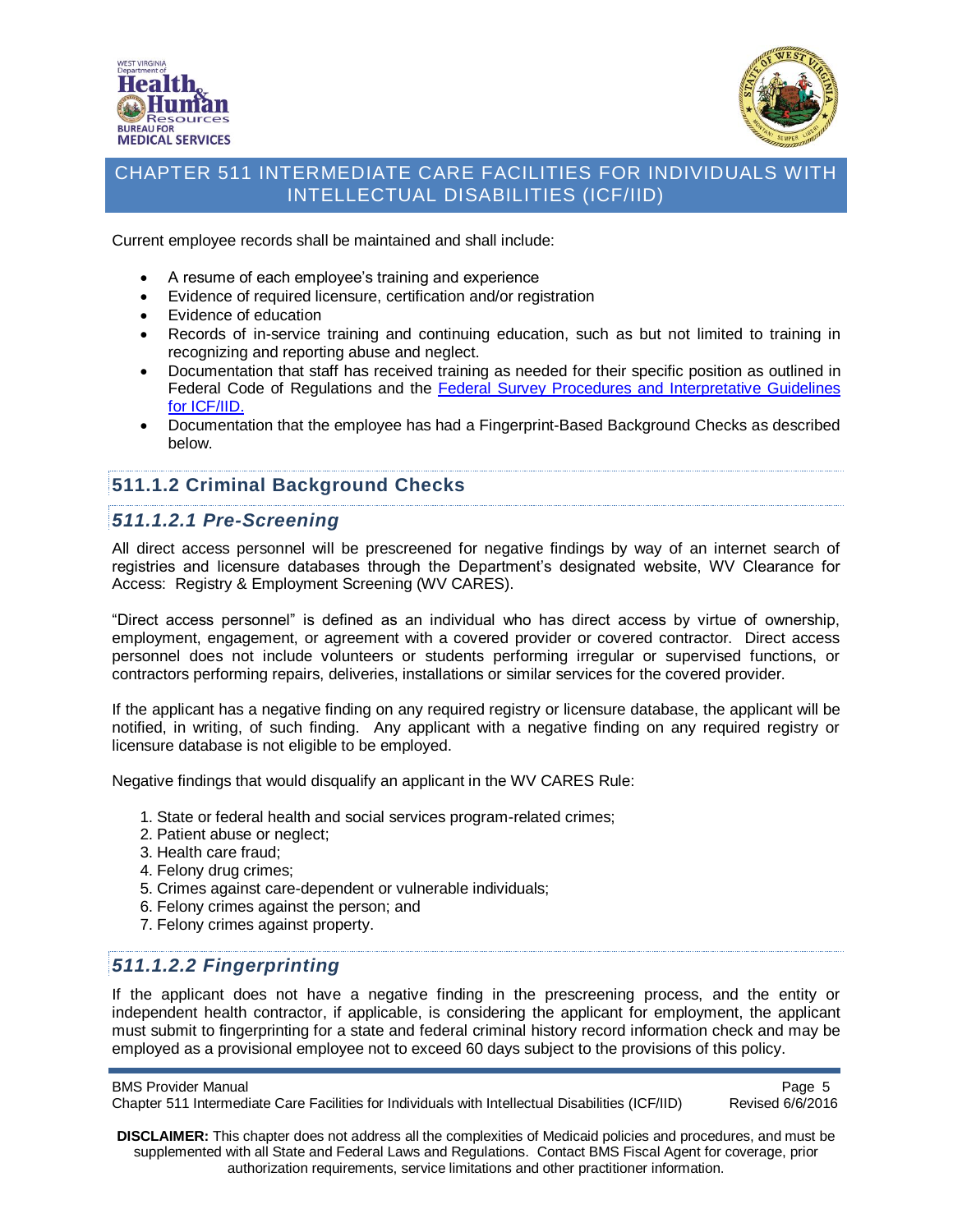



Applicants considered for hire must be notified by the hiring entity that their fingerprints will be retained by the State Police Criminal Identification Bureau and the Federal Bureau of Investigation to allow for updates of criminal history record information according to applicable standards, rules, regulations, or laws.

#### <span id="page-5-0"></span>*511.1.2.3 Employment Fitness Determination*

After an applicant's fingerprints have been compared with the state and federal criminal history record information, the State Police shall notify WV CARES of the results for the purpose of making an employment fitness determination.

If the review of the criminal history record information reveals the applicant does not have a disqualifying offense, the applicant will receive a fitness determination of "eligible" and may be employed.

If the review of the criminal history record information reveals a conviction of a disqualifying offense, the applicant will receive a fitness determination of "not eligible" and may not be employed, unless a variance has been requested or granted.

The hiring entity will receive written notice of the employment fitness determination. Although fitness determination is provided, no criminal history record information will be disseminated to the applicant or hiring entity.

A copy of the applicant's fitness determination must be maintained in the applicant's personnel file.

## <span id="page-5-1"></span>*511.1.2.4 Provisional Employees*

Provisional basis employment for no more than 60 days may occur when:

- 1. An applicant does not have a negative finding on a required registry or licensure database and the employment fitness determination is pending the criminal history record information; or
- 2. An applicant has requested a variance of the employment fitness determination and a decision is pending.

All provisional employees shall receive direct on-site supervision by the hiring entity until an eligible fitness determination is received.

The provisional employee, pending the employment fitness determination, must affirm, in a signed statement, that he or she has not committed a disqualifying offense, and acknowledge that a disqualifying offense shall constitute good cause for termination. Provisional employees who have requested a variance shall not be required to sign such a statement.

## <span id="page-5-2"></span>*511.1.2.5 Variance*

The applicant, or the hiring entity on the applicant's behalf, may file a written request for a variance of the fitness determination with WV CARES within 30 days of notification of an ineligible fitness determination.

BMS Provider Manual<br>Chapter 511 Intermediate Care Facilities for Individuals with Intellectual Disabilities (ICF/IID) Revised 6/6/2016 Chapter 511 Intermediate Care Facilities for Individuals with Intellectual Disabilities (ICF/IID)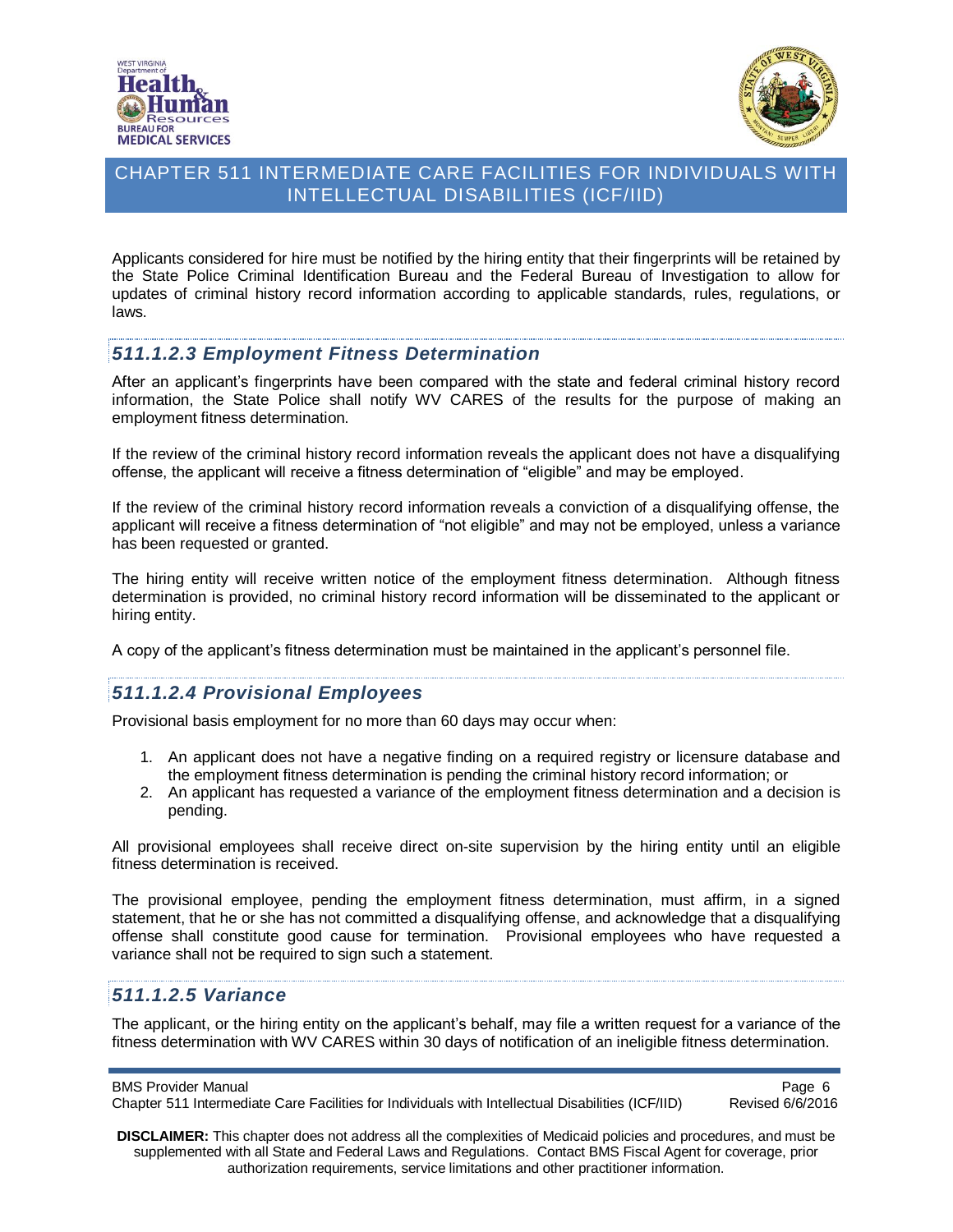



A variance may be granted if mitigating circumstances surrounding the negative finding or disqualifying offense is provided, and it is determined that the individual will not pose a danger or threat to residents or their property.

Mitigating circumstances may include:

- 1. The passage of time;
- 2. Extenuating circumstances such as the applicant's age at the time of conviction, substance abuse, or mental health issues;
- 3. A demonstration of rehabilitation such as character references, employment history, education, and training; and
- 4. The relevancy of the particular disqualifying information with respect to the type of employment sought.

The applicant and the hiring entity will receive written notification of the variance decision within 60 days of receipt of the request.

#### <span id="page-6-0"></span>*511.1.2.6 Appeals*

If the applicant believes that his or her criminal history record information within the State of West Virginia is incorrect or incomplete, he or she may challenge the accuracy of such information by writing to the State Police for a personal review.

If the applicant believes that his or her criminal history record information from outside the State of West Virginia is incorrect or incomplete, he or she may appeal the accuracy of such information by contacting the Federal Bureau of Investigation for instructions.

If the purported discrepancies are at the charge or final disposition level, the applicant must address this with the court or arresting agency that submitted the record to the State Police.

The applicant shall not be employed during the appeal process.

#### <span id="page-6-1"></span>*511.1.2.7 Responsibility of the Hiring Entity*

Monthly registry rechecks – The WV CARES system will provide monthly rechecks of all current employees against the required registries. The hiring entity will receive notification of any potential negative findings. The hiring entity is required to research each finding to determine whether or not the potential match is a negative finding for the employee. The hiring entity must maintain documentation establishing no negative findings for current employees. NOTE: This includes the Office of Inspector General List of Excluded Individuals and Entities (OIG LEIE) check.

## <span id="page-6-2"></span>*511.1.2.8 Record Retention*

Documents related to the background checks for all direct access personnel must be maintained by the hiring entity for the duration of their employment. These documents include:

BMS Provider Manual<br>Chapter 511 Intermediate Care Facilities for Individuals with Intellectual Disabilities (ICF/IID) Revised 6/6/2016 Chapter 511 Intermediate Care Facilities for Individuals with Intellectual Disabilities (ICF/IID)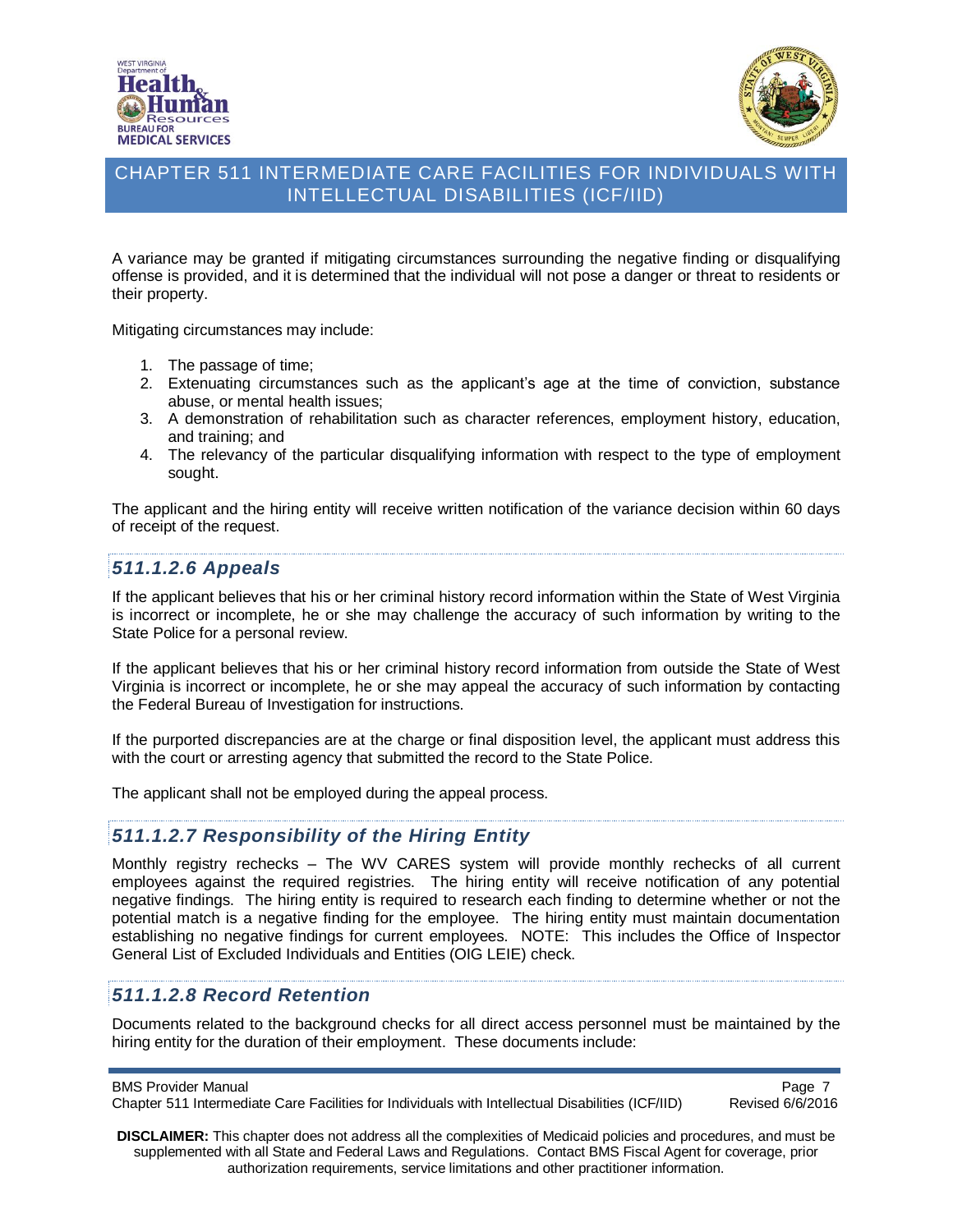



- 1. Documents establishing that an applicant has no negative findings on registries and licensure databases.
- 2. The employee's eligible employment fitness determination;
- 3. Any variance granted by the Secretary, if applicable; and
- 4. For provisional employees, the hiring entity shall maintain documentation that establishes that the individual meets the qualifications for provisional employment.

Failure of the hiring entity to maintain state and federal background check documentation that all direct access personnel are eligible to work, or employing an applicant or engaging an independent contractor who is ineligible to work may subject the hiring entity to civil money penalties.

# <span id="page-7-0"></span>*511.1.2.9 Change in Employment*

If an individual applies for employment at another long term care provider, the applicant is not required to submit to fingerprinting and a criminal background check if:

- 1. The individual previously submitted to fingerprinting and a full state and federal criminal background check as required by this policy;
- 2. The prior criminal background check confirmed that the individual did not have a disqualifying offense;
- 3. The individual received prior approval from the Secretary to work for or with the health care facility or independent health contractor, if applicable; and
- 4. No new criminal activity that constitutes a disqualifying offense has been reported.

The WV CARES system retains all fitness determinations made for individuals.

# <span id="page-7-1"></span>*POLICY*

#### <span id="page-7-2"></span>511.2 MEMBER MEDICAL ELIGIBILITY

Medical Eligibility is determined by submitting an application packet to the BMS or the ICF/IID contracted agent for applicant eligibility determination.

#### <span id="page-7-3"></span>**511.2.1 Documents Required for Determining Medical Eligibility**

The DD-1 (Identification and Demographic Information Face Sheet), DD-2A (Medical Evaluation), DD-3 (Psychological Evaluation), DD-4 (Social History) and DD-5 (Individual Program Plan) need to be submitted to the BMS or the ICF/IID contracted agent to determine medical eligibility for each applicant. The DD-1, DD-2A, DD-3, DD-4, and DD-5 must be current and received by the Bureau for Medical Services or the ICF/IID contracted agent within 90 days of admission to the ICF/IID for authorization of payment.

**DISCLAIMER:** This chapter does not address all the complexities of Medicaid policies and procedures, and must be supplemented with all State and Federal Laws and Regulations. Contact BMS Fiscal Agent for coverage, prior authorization requirements, service limitations and other practitioner information.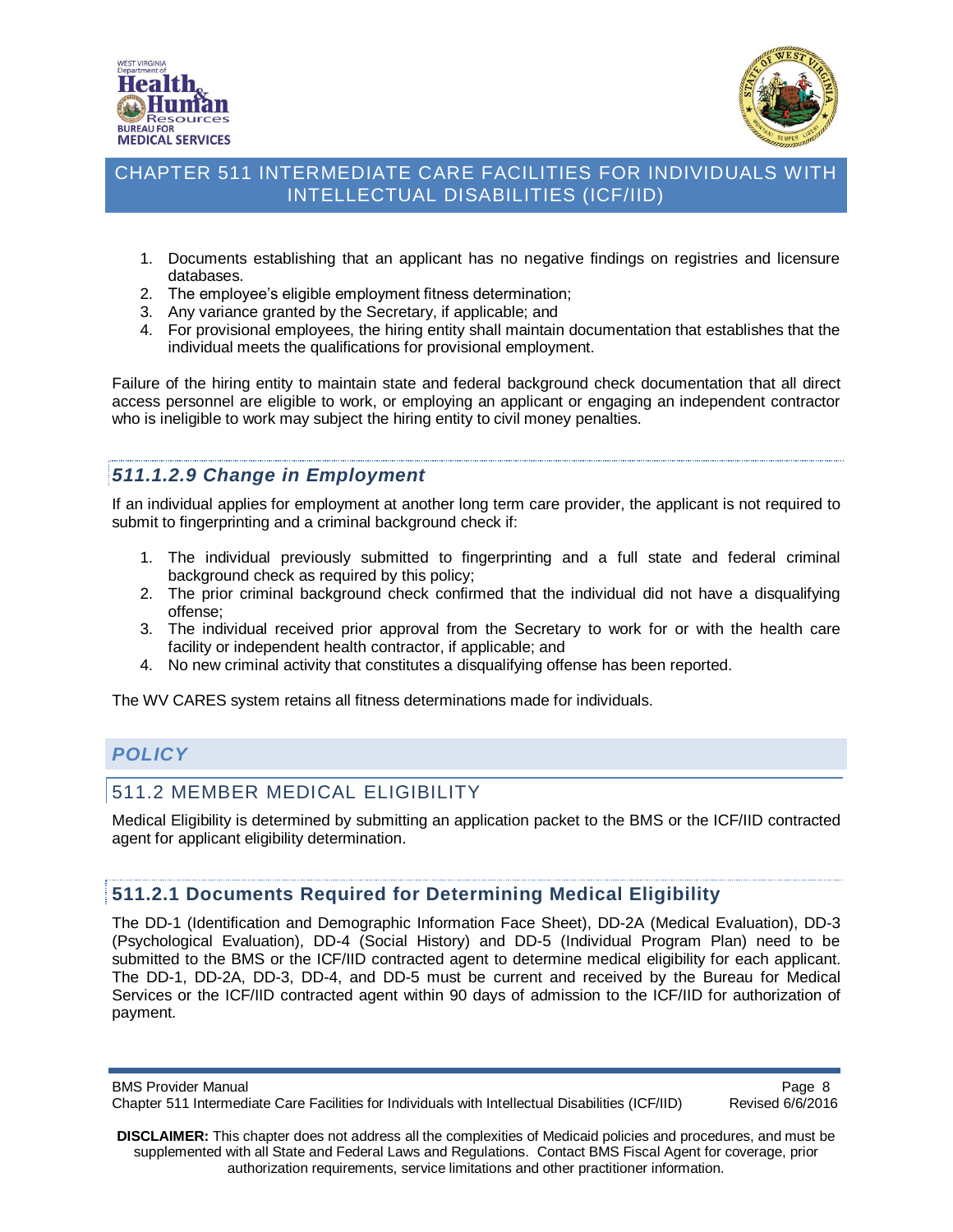



Financial eligibility is covered in [Chapter 17 of the Income Maintenance Manual.](http://www.wvdhhr.org/bcf/policy/imm/New_Manual/default.asp)

#### <span id="page-8-0"></span>**511.2.2 Eligibility Determination of Members**

Individuals must meet both medical and financial eligibility to receive ICF/IID services. Individuals seeking ICF/IID services may have their eligibility determined prior to or after their admission to an ICF/IID facility.

To establish eligibility prior to admission, a complete packet of required information must be submitted no more than 30 days prior to placement in the ICF/IID facility and placement must occur within 90 days of the date of the DD-3.

To establish initial eligibility post admission, a complete packet of required information must be submitted no more than thirty 30 days after placement in the ICF/IID facility. The DD-3 must be current (within 90 days of placement).

All submitted information must be current. The prior eligibility packet of information includes the DD-2A, DD-3, and DD-4 and must be submitted to the BMS or the ICF/IID contracted agent in order to determine eligibility for each applicant for whom payment is requested.

Current is defined as:

- DD-2A (Medical Evaluation) must have been completed within 180 days of the placement date. Additionally, any Medical Evaluation dated prior to 180 days of receipt by BMS or the ICF/IID contracted agent shall be considered out of date.
- DD-3 (Psychological Report) must have been completed within 90 days of the placement date. Additionally, any psychological report dated prior to 90 days of receipt by BMS or the ICF/IID contracted agent shall be considered out of date.
- DD-4 (Social History) must have been completed within 180 days of the placement date. Additionally, any social history dated prior to 180 days of receipt by BMS or the ICF/IID contracted agent shall be considered out of date.

Upon receipt of a complete packet, an eligibility determination will be made within 30 days and the decision communicated to the applicant and/or the provider that submitted the packet.

Post-admission eligibility determination requires the provider to submit a DD-1, and a complete DD-5 (IPP) within thirty 30 days after the intake to BMS or the ICF/IID contracted agent. Payment authorization for start and stop dates shall be delayed until the receipt of the DD-1, the DD- 5 (IPP) and the Inventory for Client and Agency Planning (ICAP).

The provider will assume the financial risk of providing services during the period that eligibility is being considered. In the event an individual is determined not to meet ICF/IID eligibility there is no mechanism to reimburse the provider.

BMS Provider Manual<br>Chapter 511 Intermediate Care Facilities for Individuals with Intellectual Disabilities (ICF/IID) Revised 6/6/2016 Chapter 511 Intermediate Care Facilities for Individuals with Intellectual Disabilities (ICF/IID)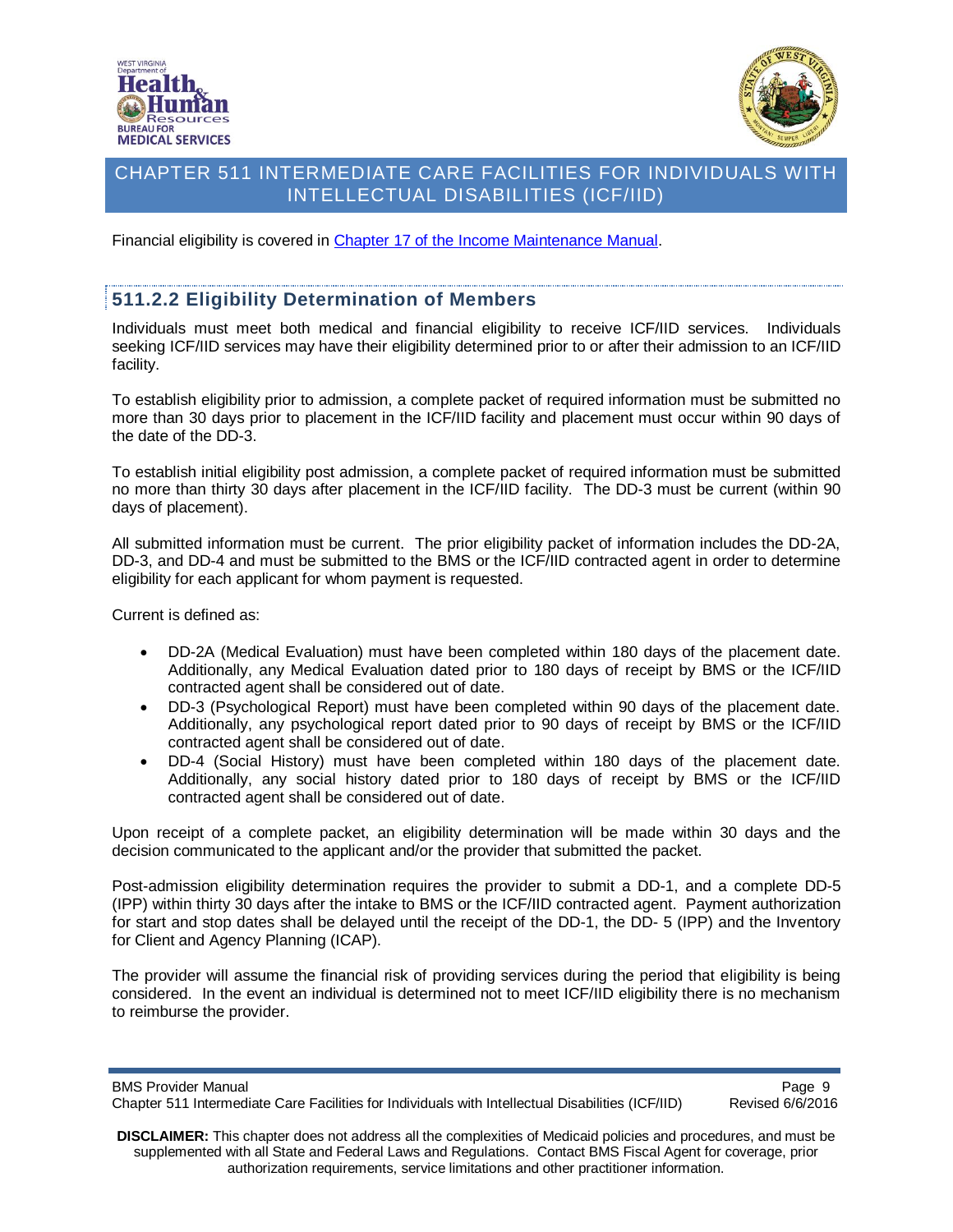



# <span id="page-9-0"></span>**511.2.3 Medical Eligibility Criteria**

BMS, through the ICF/IID contracted agent, determines the medical eligibility for an applicant in the ICF/IID Program. In order to be eligible for ICF/IID placement, the applicant must meet the following criteria:

- 1. The applicant must have a diagnosis of intellectual disability with concurrent substantial deficits manifested prior to age 22 or a related condition which constitutes a severe and chronic disability with concurrent substantial deficits manifested prior to age 22.
	- a. Examples of related conditions which may, if severe and chronic in nature, make an individual eligible for ICF/IID placement include, but are not limited to, the following:
		- Autism:
		- Traumatic brain injury;
		- Cerebral Palsy;
		- Spina Bifida; and
		- Any condition, other than mental illness, found to be closely related to intellectual disability, because this condition results in impairment of general intellectual functioning or adaptive behavior similar to that of persons with an intellectual disability, and requires services similar to those required for persons with an intellectual disability.
	- b. Additionally, the applicant who has a diagnosis of intellectual disability or a severe related condition with associated concurrent adaptive deficits must meet the following requirements:
		- Likely to continue indefinitely, and
		- Must have the presence of at least three substantial deficits out of the six identified major life areas listed below.
- 2. The applicant must have substantial adaptive deficits in three or more of the following six major life areas:
	- self-care,
	- receptive and/or expressive language, (communication)
	- learning, (functional academics)
	- mobility,
	- self-direction,
	- capacity for independent living which includes the following six subdomains,
		- home living.
		- social skills,
		- employment,
		- health and safety,
		- community use
		- leisure activities.

BMS Provider Manual<br>Chapter 511 Intermediate Care Facilities for Individuals with Intellectual Disabilities (ICF/IID) Revised 6/6/2016 Chapter 511 Intermediate Care Facilities for Individuals with Intellectual Disabilities (ICF/IID)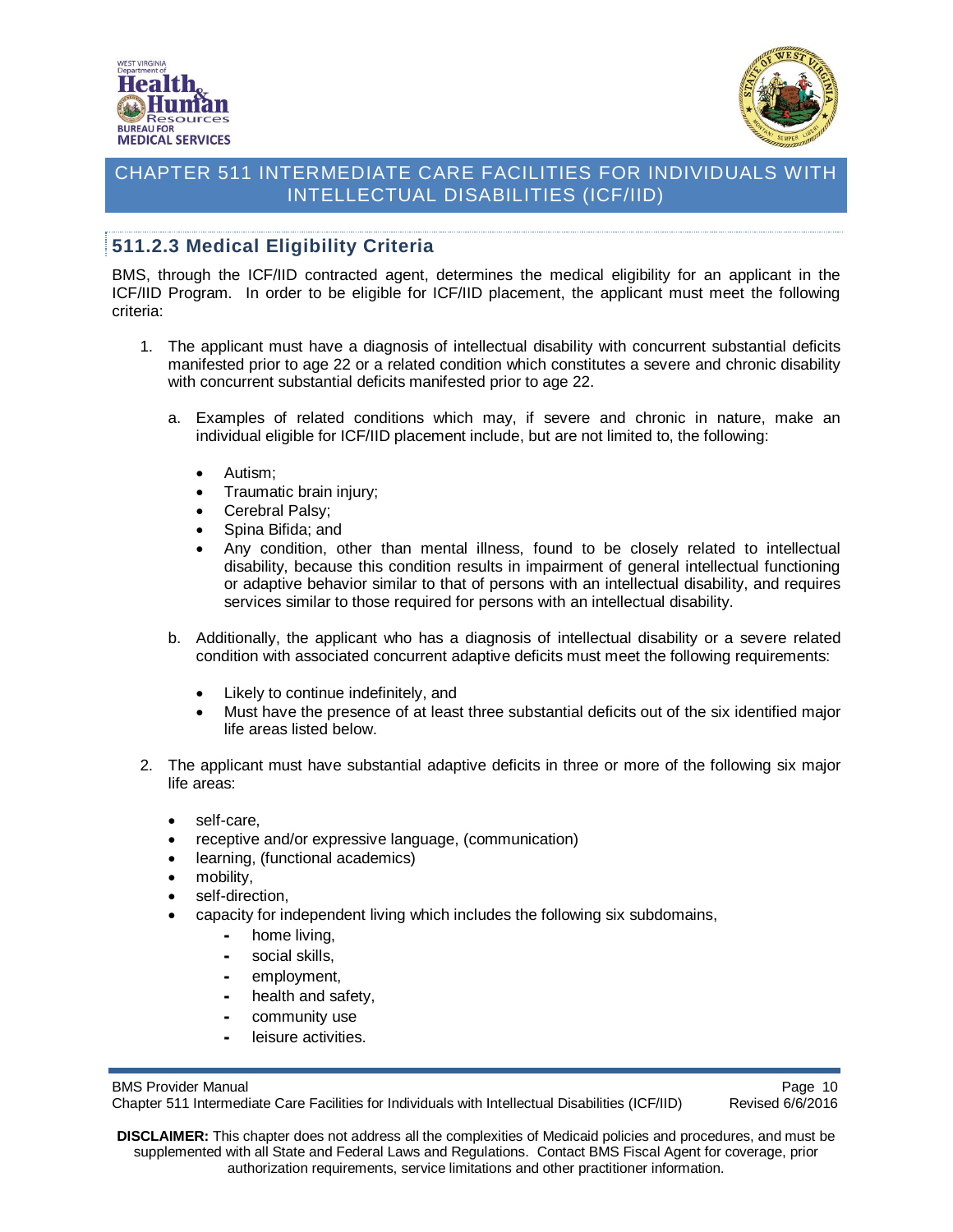



For the capacity for independent living major life area to be met, the applicant must be substantially delayed in at least three of the six sub-domains (home living, social skills, employment, health and safety, community use and leisure activities).

Substantial adaptive deficit is defined as scores on standardized measures of adaptive behavior that are three standard deviations below the mean or less than one percentile when derived from non-ID normative populations, or in the average range or below the 75th percentile when derived from ID normative populations.

The presence of substantial deficits must be supported by the additional documentation submitted for review (e.g. Individual Education Program (IEP), Occupational therapy (OT) evaluations, narrative descriptions, etc.).

Substantial deficits must be documented through both the narrative documents and the standardized measures of adaptive behavior.

- 3. The applicant must have a need for an ICF/IID level of care that:
	- is certified by a physician (DD-2A) and,
	- is documented as being required by the licensed psychologist (DD-3) and;
	- is recommended by a licensed social worker (DD-4).
- 4. The applicant must require and would benefit from active treatment.
	- Evaluations of the applicant must demonstrate a need for intensive instruction, services, assistance, and supervision in order to learn new skills and increase independence in activities of daily living.

#### <span id="page-10-0"></span>**511.2.4 Initial Admission Requirements**

An initial Inventory for Client and Agency Planning (ICAP) must be administered to a member within 90 days of admission to an ICF/IID. If a referred member has an ICAP from another facility that has been accepted by the BMS ICF/IID contracted agent, the admitting ICF/IID has the option to use that ICAP or complete one of its own. The BMS ICF/IID contracted agent may request a current ICAP when deemed necessary.

The admitting ICF/IID service provider must submit ICAP scores to the BMS ICF/IID contracted agent to determine an initial accepted ICAP score to be utilized for reimbursement for services. An anchor date is established upon admission to an ICF/IID facility. The admitting ICF/IID facility must make assurances that the resident/family/guardian is provided information necessary to make an informed choice on admission. Residents must receive supports required, such as but not limited to, transition planning, before the change is made in the potential resident's current place of residence. The ICF/IID facility must have documentation showing that the rights have been explained to the resident/family or guardian.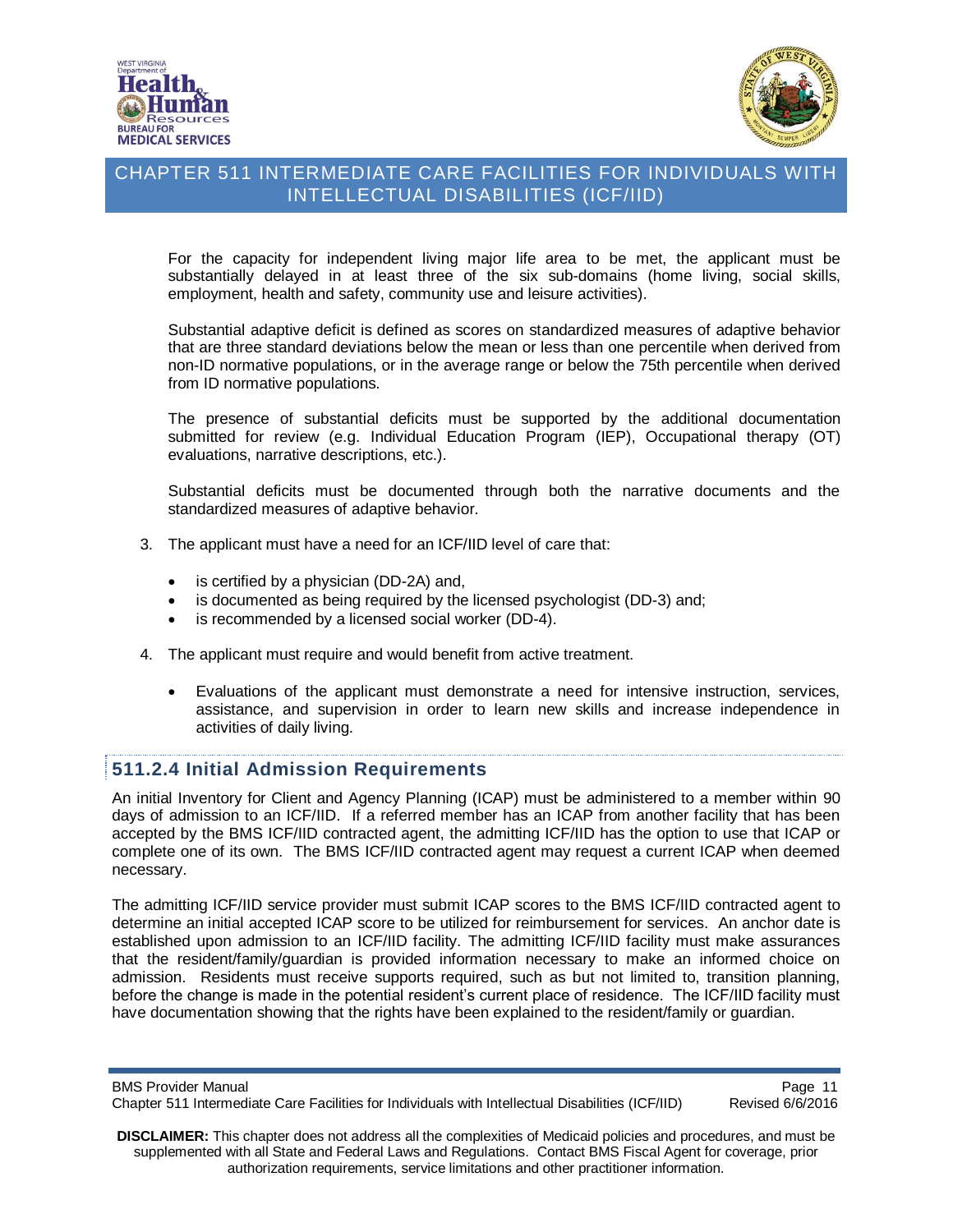



## <span id="page-11-0"></span>**511.2.5 Annual Redetermination of Eligibility**

All members residing in an ICF/IID must be annually redetermined for continued need for ICF/IID level of care. Redetermination of the need for continued services must be made every 12 months after the initial certification. The ICF/IID is responsible for obtaining redetermination documentation by the physician for each member for whom payment is requested under the Medicaid Program.

The ICF/IID service provider must submit a copy of the current Annual DD-2A that documents the physician's certification for the continued need for ICF/IID level of care. The DD-2A must be current within the past 12 months. Each year, an annual DD-2A must be completed within 12 months of the admission anniversary date (AAD) and be submitted within 30 days of the AAD. For example, if the submitted copy of the DD-2A is dated 09/15/13, then a new DD-2A will have to be completed no later than 09/15/14 and submitted within 30 days of the AAD for annual redetermination.

Additional information may be requested by BMS and/or the ICF/IID contracted agent, which may include the DD-3, DD-4, DD-5 or other pertinent information.

The redetermination process is required annually. After review by the ICF/IID contracted agent for BMS, notification of redetermination will be submitted to the ICF/IID service provider. The redetermination date will be based on the AAD and timely receipt of the DD-2A, and will extend for a period not to exceed one calendar year.

The ICF/IID service provider will be responsible for maintaining the documentation of redetermination in the member's chart.

#### <span id="page-11-1"></span>**511.2.6 Annual Submission of the ICAP**

From the admission date forward, an annual readministration of the ICAP is required. The annual readministration of the ICAP will be within 30 days of the AAD. Providers may also administer an ICAP at a significant life change or juncture. If the significant change is acute in nature and if the condition will likely ameliorate in fewer than six months, then a resubmission of the ICAP would not be appropriate.

Any rate change would become effective the first day of the next calendar month after the administration of the ICAP.

All facilities are subject to an ICAP observational site visit to assure continued accuracy of the ICAP.

## <span id="page-11-2"></span>**511.2.7 Transfer of Members**

ICF/IID transfers can only occur when a member moves from one ICF/IID facility to another ICF/IID facility within the same provider agency. Transfers should only occur when the ICF/IID service provider cannot meet the member's needs or when the member/guardian requests a transfer to another facility within the same service provider agency.

Page 12<br>Chapter 511 Intermediate Care Facilities for Individuals with Intellectual Disabilities (ICF/IID) Revised 6/6/2016 Chapter 511 Intermediate Care Facilities for Individuals with Intellectual Disabilities (ICF/IID)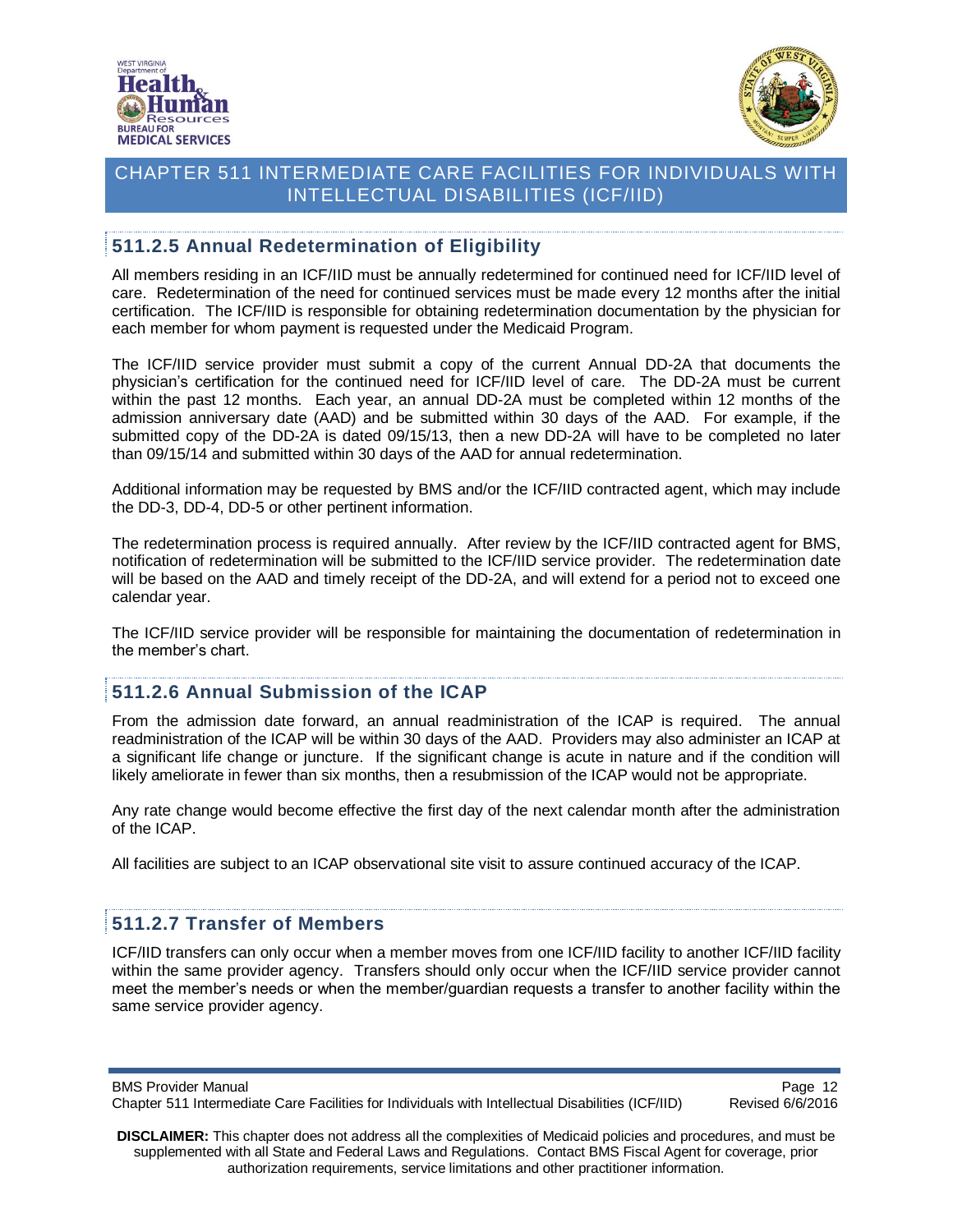



Transfers of members are to be for good cause and completed in a time frame that allows the member and the member's family or guardian ample time to prepare for the transfer, unless there is an emergency. Transfers from one ICF/IID facility to another solely for the convenience of the provider agency are unacceptable.

Transfers within the same provider agency must be reported to the BMS ICF/IID contracted agent on the ICF/IID Discharge/Transfer Tracking Form (DD-7) within 10 working days of the date of transfer from the facility. The member's anchor date remains unchanged upon transfer.

## <span id="page-12-0"></span>**511.2.8 Discharge of Members**

An ICF/IID discharge occurs when a member leaves an ICF/IID facility without anticipated return to the same ICF/IID service provider agency.

Upon discharging a member, an ICF/IID service provider must:

- Prepare a final summary of the member's health, nutritional, social, behavioral, and functional status. This summary is to become a part of the member's permanent record. The summary can be presented to authorized agencies and persons with the consent of the member, the member's guardian or parent if the member is minor.
- Provide a post-discharge plan of care that will help the member adjust to the new living environment. Information must be sufficient to allow the receiving facility to provide the services and supports needed by the individual in order to adjust to the new placement.

The BMS ICF/IID contracted agent must be notified within 10 working days of discharge by utilizing the ICF/IID Discharge/Transfer Tracking Form (DD-7).

# <span id="page-12-1"></span>511.3 COVERED SERVICES

The Bureau for Medical Services will pay an all-inclusive per diem rate. This rate represents an inclusive payment for all services and items that are required to be provided by the ICF/IID. This includes but is not limited to active treatment, individual program planning, health care services, dietetic service, routine adaptive equipment, routine durable medical equipment, etc.

Covered services that are part of the per diem rate include room and board, nursing services, noncovered drugs, medical supplies, accessories and equipment, rehabilitation services, such as physical therapy and speech therapy, regular, special, or supplemental diets, day habilitation or day treatment, transportation and all other prescribed care necessary to meet the current health needs of the member. Nursing Services shall include all required nursing needs of the individual by the nursing and attendant staff, the provision of restorative and/or rehabilitative services, medical supplies and treatment, personal hygiene, and the administration of medication and/or medical gases (such as oxygen) prescribed by the physician as part of the plan of care. The facility must provide such items as dressings, bandages, disposable diapers, catheters, bed pans, medicine chest supplies, wheelchairs (unless specialized), walkers, crutches, syringes, needles, etc. Supplies and equipment which are customarily provided by the ICF/IID facility for the care and treatment of members are covered services and are included in the facility costs for rate setting as part of the per diem rate.

Page 13<br>Chapter 511 Intermediate Care Facilities for Individuals with Intellectual Disabilities (ICF/IID) Revised 6/6/2016 Chapter 511 Intermediate Care Facilities for Individuals with Intellectual Disabilities (ICF/IID)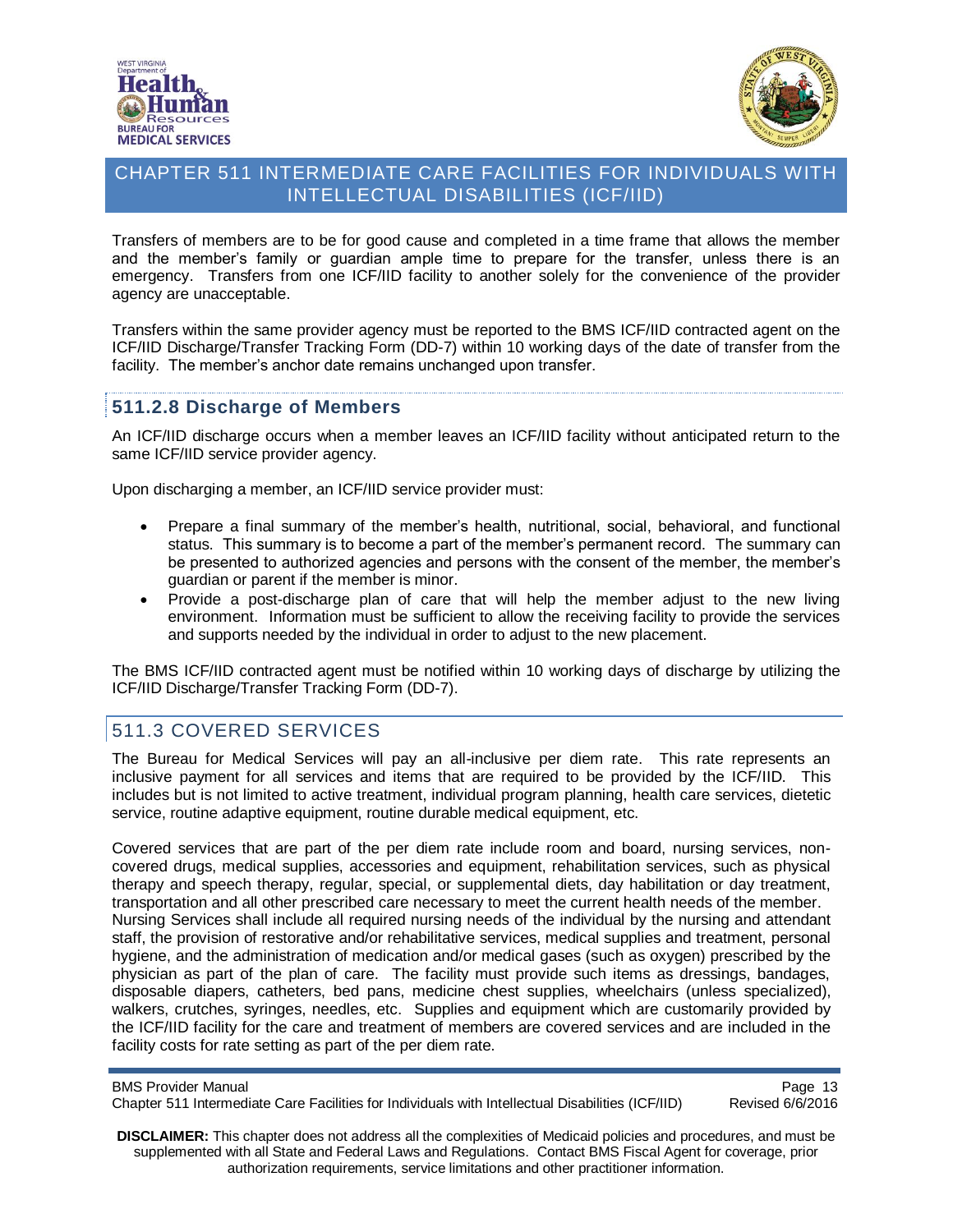



No charges will be permitted by the facility to the ICF/IID member/patient or his family, guardian or to any other source over and above the established rate of payment to the facility for those services covered under the Medicaid program.

Reimbursement for the ICF/IID facility services determined to be medically necessary and appropriate constitutes payment in full for services.

## <span id="page-13-0"></span>**511.3.1 Services Provided by Outside Sources**

If an ICF/IID does not provide a required service, it may enter into a written agreement with an outside service, program, or resource to do so. The agreement must state clearly the following:

- The responsibilities, functions, objectives, and other terms agreed to by both parties
- Provide that the ICF/IID is responsible for assuring that the outside services meet the standards for quality of services
- The ICF/IID must assure that outside services meet the needs of each individual
- If living quarters are not provided in a facility owned by the ICF/IID, the ICF/IID remains directly responsible for the standards relating to the physical facility.

Required services provided by outside sources are included in the ICF/IID per diem, and cannot be billed separately.

#### <span id="page-13-1"></span>511.4 BILLING AND REIMBURSEMENT

The following revenue codes are to be utilized:

#### **REVENUE CODE CODE DESCRIPTION**

| 0183 | Leave of Absence - Therapeutic     |
|------|------------------------------------|
| 0185 | Leave of Absence - Hospitalization |
| 0191 | ICAP - Level 1                     |
| 0192 | ICAP - Level 2                     |
| 0193 | ICAP - Level 3                     |
| 0194 | ICAP - Level 4                     |
|      |                                    |

The ICF/IID service provider:

- Must furnish the Bureau for Medical Services any requested information regarding any payments claimed for members who have received ICF/IID services.
- Collect no more than the established rate of payment for the services rendered and billed to the program; i.e., the ICF/IID service provider may not bill anyone for supplemental payments.
- Must have a record-keeping capability sufficient for determining the cost of services.

BMS Provider Manual<br>Chapter 511 Intermediate Care Facilities for Individuals with Intellectual Disabilities (ICF/IID) Revised 6/6/2016 Chapter 511 Intermediate Care Facilities for Individuals with Intellectual Disabilities (ICF/IID)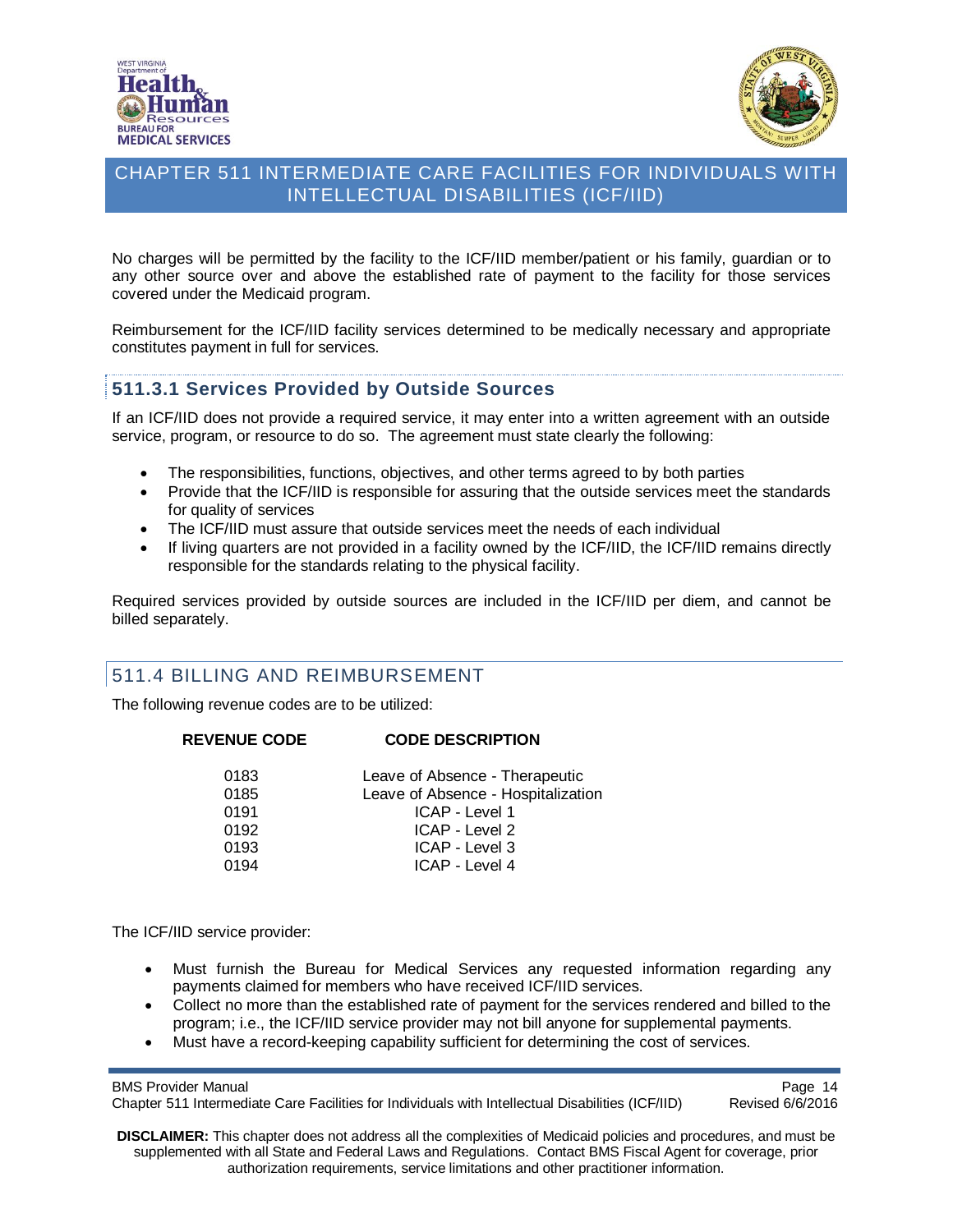



- Payment for services provided by an ICF/IID service provider is available only on behalf of members who have been determined to be medically and financially eligible and in need of ICF/IID services.
- Reimbursement rates are based upon the cost report submitted by the ICF/IID service provider and outcomes of the ICAP instrument. The ICAP must be administered by qualified and trained staff with the competencies to administer the assessment. Reimbursement rates will be based on the results of the ICAP.
- Requirements and exclusions listed in *Chapter 100, [General Administration and Information](http://www.dhhr.wv.gov/bms/Pages/Manuals.aspx)* of the Provider Manual are applicable.

#### <span id="page-14-0"></span>**511.4.1 Medical Leave of Absence**

Reimbursement rate based upon the accepted ICAP level score of the member will be paid to an ICF/IID facility for a medical leave of absence to an inpatient hospital for care and treatment that can only be provided on an inpatient basis.

The maximum bed reservation for such authorized absences shall be limited to 14 consecutive days, **provided the resident is scheduled to return to the ICF/IID facility** following discharge from the hospital. The bed reservation reimbursement is subject to review. According to the WV [State Plan](http://www.dhhr.wv.gov/bms/CMS/SMP/Documents/Searchable/A4/4.19-D-2.pdf) Section [4.19-D-2,](http://www.dhhr.wv.gov/bms/CMS/SMP/Documents/Searchable/A4/4.19-D-2.pdf) "If the bed is used during the client's absence for emergency or respite care, it will in no way jeopardize or delay the return of the hospitalized resident to the facility.

#### <span id="page-14-1"></span>**511.4.2 Non-Medical Leave of Absence**

Reimbursement rate based upon the accepted ICAP level score will be paid to an ICF/IID facility for a non-medical leave of absence for therapeutic home visits and for trial visits to other facilities. Such visits are encouraged, and the policies of the ICF/IID should facilitate rather than inhibit such absences. Nonmedical absences shall be initiated as part of the member's individual plan of care at the request of the member, parent(s), or guardian with the approval of the Qualified Intellectual Disabilities Professional (QIDP).

The Medicaid agency will pay to reserve a bed for up to 21 days per calendar year for a member residing in an ICF/IID when that member is absent for therapeutic home visits or for trial visits to another community residential facility. Use of the member's bed for short term emergency or respite care cannot jeopardize or delay the member's return to the ICF/IID facility. No additional payment is allowed for short term use. The bed reservation reimbursement is subject to review.

## <span id="page-14-2"></span>511.5 MANAGED CARE

West Virginia ICF/IID Program participants are exempt from managed care coverage. All services covered must follow guidelines set forth by Medicaid for reimbursement.

BMS Provider Manual<br>Chapter 511 Intermediate Care Facilities for Individuals with Intellectual Disabilities (ICF/IID) Revised 6/6/2016 Chapter 511 Intermediate Care Facilities for Individuals with Intellectual Disabilities (ICF/IID)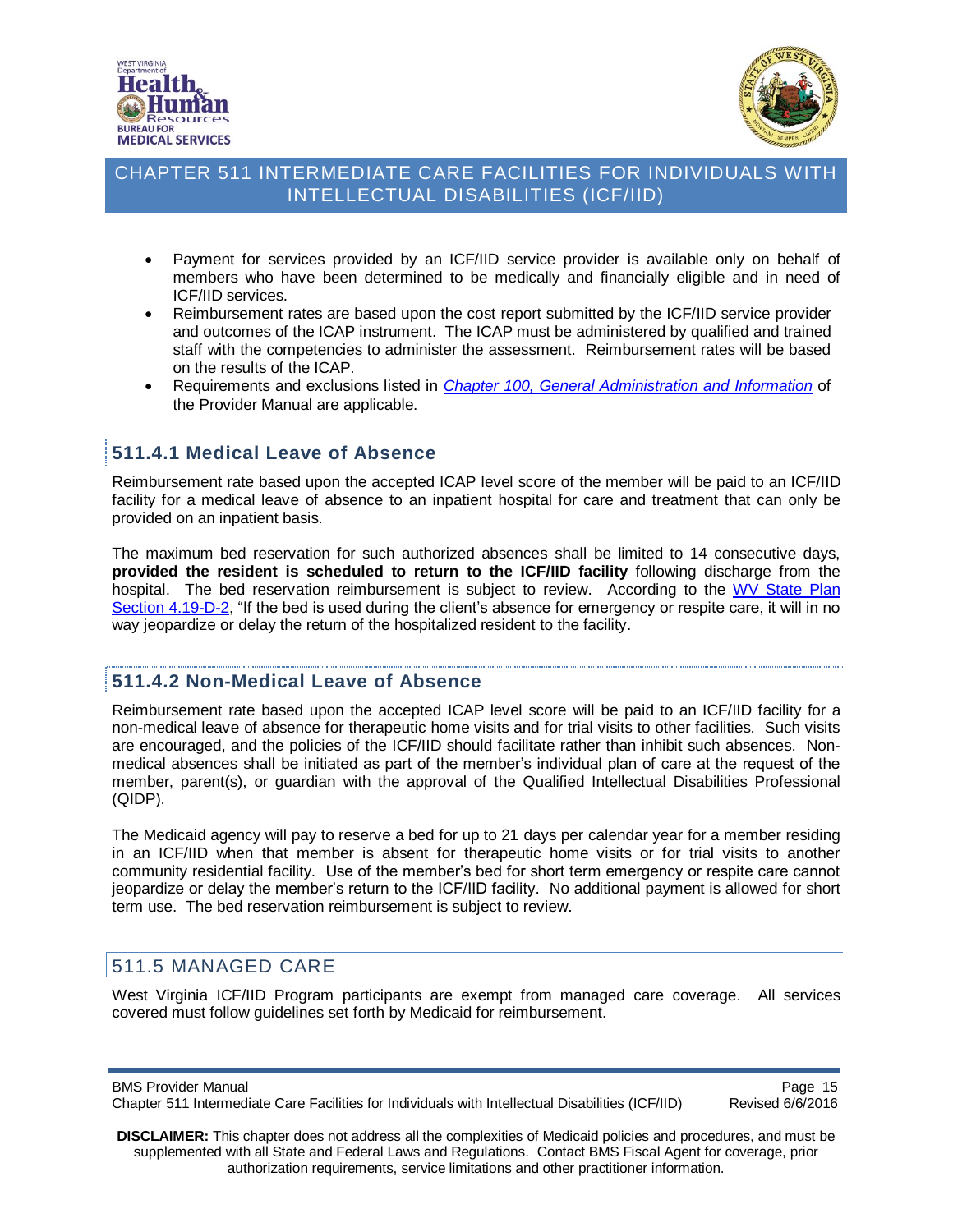



# <span id="page-15-0"></span>511.6 ICF/IID FORMS

Additional information on the use of forms required by the ICF/IID program of services is found in the following Appendices on the [BMS Provider Manual Webpage:](http://www.dhhr.wv.gov/bms/Pages/Manuals.aspx)

- Appendix DD-1 Identification and Demographic Information Fact Sheet
- Appendix DD-2A Medical Evaluation
- Appendix DD-3 Psychological Evaluation
- Appendix DD-4 Social History
- Appendix DD-5 Individual Program Plan
- Appendix DD-7 ICF/IID Admittance/Discharge/Transfer

## <span id="page-15-1"></span>*GLOSSARY*

Definitions in *[Chapter 200, Definitions and Acronyms](http://www.dhhr.wv.gov/bms/Pages/Manuals.aspx)* apply to all West Virginia Medicaid services, including those covered by this chapter. Definitions in this glossary are specific to this chapter.

**Active Treatment:** Aggressive, consistent implementation of a program of specialized and generic training, treatment, and health services. Active treatment does not include services to maintain generally independent members who are able to function with little supervision or in the absence of a continuous active treatment program.

**Admission Anniversary Date (AAD):** The date used to determine when an ICAP and DD-2A are due for redetermination. This date corresponds with the anchor date. (i.e., if the admission date is 10-21-2012, then the first AAD is 10-21-13).

**Anchor Date:** The original date of admission to an ICF/IID facility. This date remains the same unless a member is discharged and readmitted.

**Discharge of Members:** Occurs when a member leaves an ICF/IID facility without anticipated return to the same ICF/IID service provider agency.

**Individual Program Plan (IPP) (DD-5):** An outline of proposed activities that primarily focus on establishment of a potentially life-long, person-centered, goal-oriented process for coordinating the range of services, instruction and assistance needed by persons with developmental disabilities and their families, including a discharge plan. It is designed to ensure accessibility, accountability, and continuity of support and services. This service also ensures that persons with developmental disabilities have opportunities to make meaningful choices with regard to their life, and inclusion in the community. The IPP (DD-5) is the critical document that combines all information from the evaluations to guide the service delivery process. The completion of the IPP must be a joint effort among all parties involved in the member's life.

**Individual Service Plan (ISP):** A specific breakdown of the service plan based upon assessments and needs which have been outlined

BMS Provider Manual<br>Chapter 511 Intermediate Care Facilities for Individuals with Intellectual Disabilities (ICF/IID) Revised 6/6/2016 Chapter 511 Intermediate Care Facilities for Individuals with Intellectual Disabilities (ICF/IID)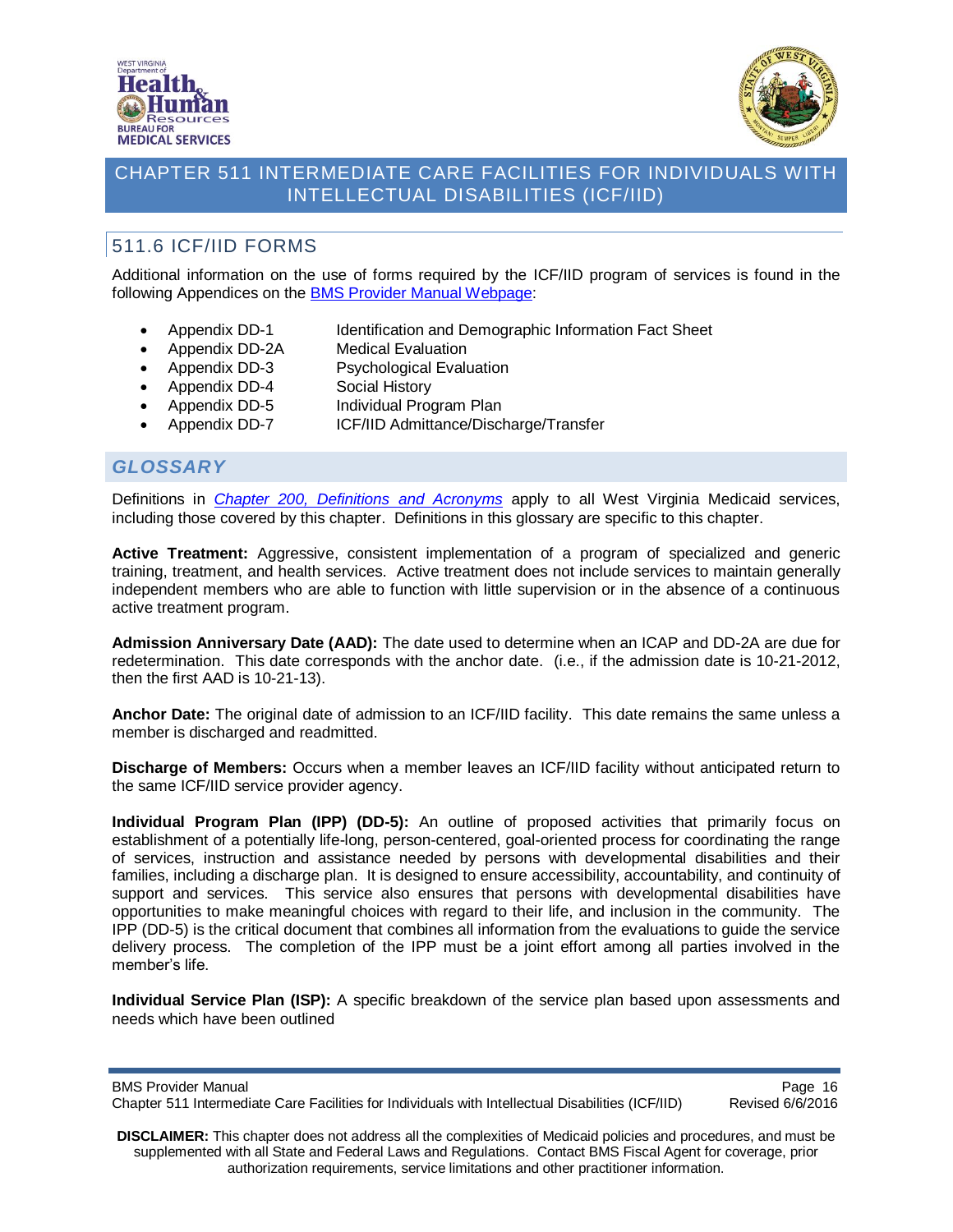



**Individual Habilitation Plan (IHP):** Establishes goals and identifies the discrete, measurable, criteriabased objectives the individual is to achieve; and the specific individualized program of specialized and generic strategies, supports, and techniques necessary to allow the individual to function with as much self-determination and independence as possible.

**Interdisciplinary Team (IDT):** A group of professionals, paraprofessionals, and non-professionals who possess the knowledge, skill, and expertise necessary to accurately identify the comprehensive array of services required to meet the individual's needs and design appropriate services and specialized programs responsive to those needs. All individuals present must sign the required IDT signature page.

**Intermediate Care Facility (ICF)** - A long-term care institution which meets licensing requirements according to State law, and/or is certified by Office of Health Facility Licensure and Certification (OHFLAC) to provide, on a regular basis, health related care and services to individuals who do not require the degree of care and treatment which a hospital or nursing facility is designed to provide, but who, because of their mental or physical condition, require care and services which can be made available only through institutional facilities

**Intermediate Care Facility for Individuals with Intellectual Disabilities (**formerly Mentally Retarded - ICF/MR) – A facility certified by the West Virginia Department of Health and Human Resource's Office of Health Facility Licensure and Certification as meeting federal certification regulations as an Intermediate Care Facility for Individuals with Intellectual Disabilities or those with related conditions. These facilities must address the total needs of the resident including physical, intellectual, social, emotional, habilitation and provide "active treatment."

**Inventory for Client & Agency Planning (ICAP):** Assesses adaptive and maladaptive behaviors and gathers additional information to determine the type and amount of special assistance that people with disabilities may need. The accepted WV service level score determines the rate of reimbursement for the member.

**Qualified Intellectual Disabilities Professional (QIDP):** formerly known as the QMRP. The change was made by CMS to reflect the Intellectual Disability nomenclature. A QIDP coordinates with facility and staff to ensure that services are organized and delivered in accordance with state and federal regulations.

**Substantial Adaptive Deficit:** Scores on standardized measures of adaptive behavior that are three standard deviations below the mean or less than one percentile when derived from non-ID normative populations, or in the average range or below the  $75<sup>th</sup>$  percentile when derived from ID normative populations.

**Transfer of Members:** Only occurs when a member moves from one ICF/IID facility to another ICF/IID facility within the same provider agency.

## *REFERENCES*

West Virginia State Plan references ICF-IID services at sections [3.1-A\(15\)3.1-B\(15\),](http://www.dhhr.wv.gov/bms/CMS/SMP/Documents/Searchable/A3/Attachment%203.1-A%20updated%202014.pdf) reimbursement at sections [4.19-D, 4.19-D-2,](http://www.dhhr.wv.gov/bms/CMS/SMP/Documents/Searchable/A4/4.19-D.pdf) and [4.24](http://www.dhhr.wv.gov/bms/CMS/SMP/Documents/Searchable/S4/4.24.pdf) and inspection of care at section [4.15.](http://www.dhhr.wv.gov/bms/CMS/SMP/Documents/Searchable/S4/4.15.pdf)

BMS Provider Manual<br>Chapter 511 Intermediate Care Facilities for Individuals with Intellectual Disabilities (ICF/IID) Revised 6/6/2016 Chapter 511 Intermediate Care Facilities for Individuals with Intellectual Disabilities (ICF/IID)